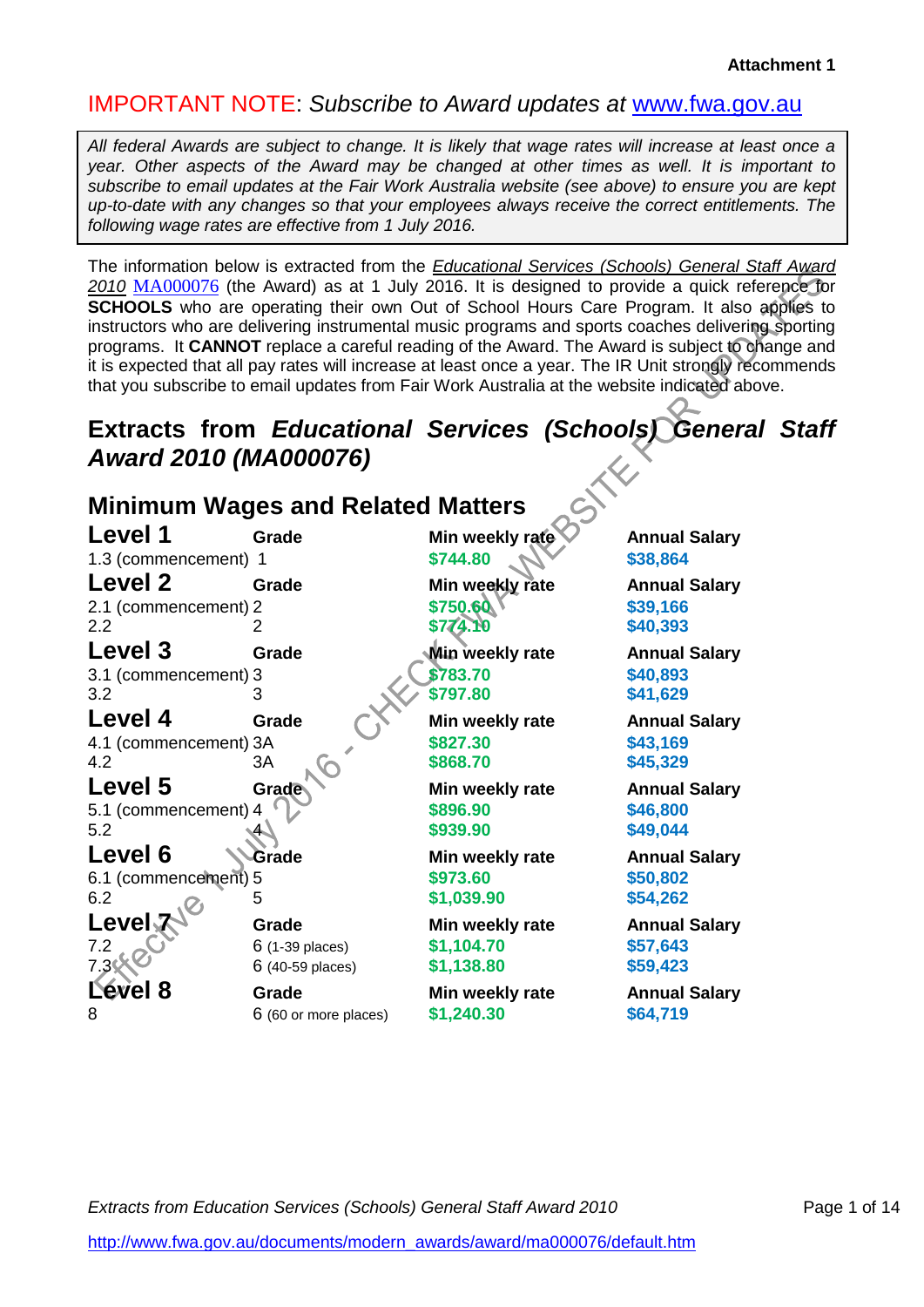# **Employees' Classifications**

| Level 1              | Grade | Min weekly rate | <b>Annual Salary</b> |
|----------------------|-------|-----------------|----------------------|
| 1.3 (commencement) 1 |       | \$744.80        | \$38,864             |

An employee at this level will learn and gain competency in the basic skills required by the employer. In the event that the increased skills/competency are required and utilised by the employer, classification to a higher level within the structure may be possible.

# **Competency**

Competency involves application of knowledge and skills to a limited range of tasks and roles. There is a specific range of contexts where the choice of actions is clear. The competencies are normally used within established routines, methods and procedures that are predictable. Judgments against established criteria may also be required.

# **Judgment, independence and problem solving**

The employee follows standard procedures in a predefined order. The employee resolves problems where alternatives for the employee are limited and the required action is clear or can be readily referred to a more senior employee.

# **Level of supervision**

Close supervision or, in the case of more experienced employees working alone, routine supervision.

# **Training level or qualifications**

An employee is not required to have formal qualifications or work experience upon engagement. An employee will be provided with on-the-job training which will provide information about, and/or an introduction to, the conditions of employment, the school, the school's policies and procedures in relation to the work environment and the employees with whom the employee will be working.

# **Typical activities**

- Learning and implementing the policies, procedures and routines and the requisite basic skills
- Learning how to establish relationships and interacting with children
- Attending to the physical, social and emotional needs of children on an individual or group basis
- Assisting in the development of good relations with families attending the facility
- Performing basic duties, including food preparation, cleaning or gardening
- *Occupational equivalent*: childcare assistant, outside school hours assistant, preschool assistant, kindergarten assistant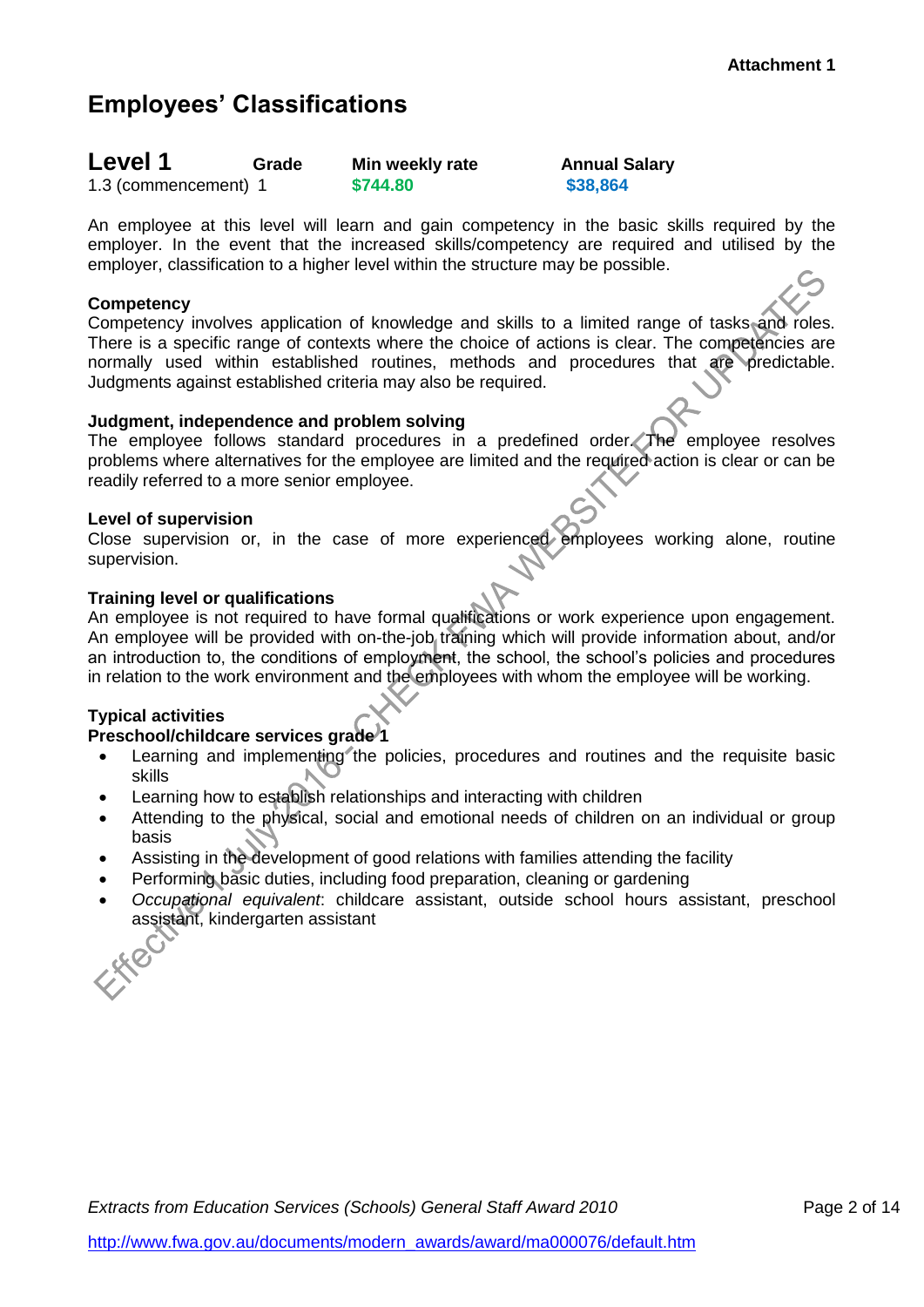**Annual Salary<br>\$39.166** 

| <b>Level 2</b>       | Grade | Min weekly rate | Annual   |
|----------------------|-------|-----------------|----------|
| 2.1 (commencement) 2 |       | \$750.60        | \$39,166 |
| 2.2                  |       | \$774.10        | \$40,393 |

An employee at this level performs work above and beyond the skills of an employee at Level 1.

#### **Competency**

Competency at this level involves application of knowledge and skills to a range of tasks and roles. There is a defined range of contexts where the choice of actions required is clear. There is limited complexity of choice of actions required. On occasion, more complex tasks may be performed.

## **Judgment, independence and problem solving**

Applies generally accepted concepts, principles and standards in well-defined areas. Solves relatively simple problems with reference to established techniques and practices. Will sometimes choose between a range of straightforward alternatives.

An employee at this level will be expected to perform a combination of various routine tasks where the daily work routine will allow the latitude to rearrange some work sequences, provided the prearranged work priorities are achieved.

#### **Level of supervision**

Routine supervision of straightforward tasks; close supervision of more complex tasks. Where employees are working alone, less direct guidance and some autonomy may be involved.

## **Training level or qualifications**

Level 2 duties typically require:

a skill level which assumes and requires knowledge, training or experience relevant to the duties to be performed;

- completion of Year 12 without work experience;
- completion of Certificates I or II with work related experience; or
- an equivalent combination of experience and training.

# **Typical activities**

- Assisting in the implementation of the children's program under supervision
- Assisting in the implementation of daily care routines
- Developing awareness of, and assisting in the maintenance of, the health and safety of children in care
- Understanding and working according to the policies and procedures associated with the children's program
- Responsibility for food preparation, cleaning, gardening or general maintenance under the guidance of the director or the director's nominee
- Demonstrating knowledge of hygienic handling of food and equipment
- *Occupational equivalent*: childcare assistant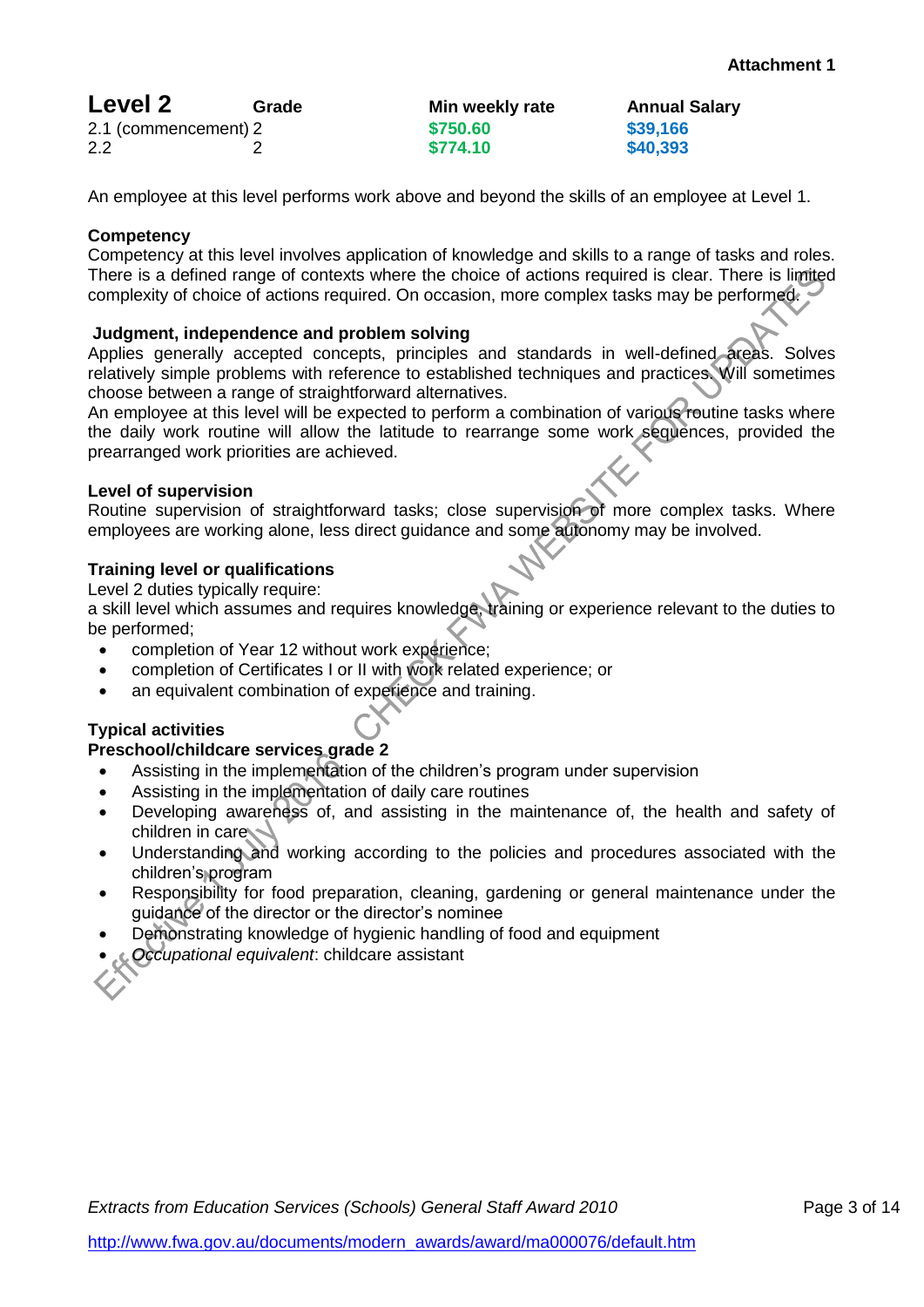| Level 3              | Grade | Min weekly rate | <b>Annual Salary</b> |
|----------------------|-------|-----------------|----------------------|
| 3.1 (commencement) 3 |       | \$783.70        | \$40,893             |
| 3.2                  |       | \$797.80        | \$41,629             |

An employee at this level performs work above and beyond the skills of an employee at Level 2.

## **Competency**

Competency at this level involves application of knowledge with depth in some areas and a broad range of skills. There are a range of roles and tasks in a variety of contexts. There is some complexity in the extent and choice of actions required. Competencies are normally used within routines, methods and procedures. Some discretion and judgment is involved in the selection of equipment, work organisation, services, actions and achieving outcomes within time constraints.

## **Judgment, independence and problem solving**

Exercise judgment on work methods and task sequence within specified timelines and standard practices and procedures. Answers are usually found by selecting from specific choices defined in standard work policies or procedures.

## **Level of supervision**

In some positions, routine supervision, moving to general direction with experience. In other positions, general direction. This is the first level where supervision of other employees may be required. When employees are working alone, they may work semi-autonomously.

## **Training level or qualifications**

Level 3 duties typically require a skill level which assumes and requires knowledge or training in clerical/administrative, trades or technical functions equivalent to:

- completion of a trades certificate or Certificate III;
- completion of Year 12 or a Certificate II, with relevant work experience; or
- an equivalent combination of relevant experience and/or education/training.

Persons advancing through this level may typically perform duties which require further on-the-job training or knowledge and training equivalent to progress toward completion of a Certificate IV or Diploma.

# **Typical activities**

- Assisting in the preparation, implementation and evaluation of developmentally appropriate programs for individual children or groups
- Responsibility for recording observations of individual children or groups for program planning purposes for qualified employees
- Working with individual children with particular needs, under direction
- Assisting in the direction of untrained employees
- Undertaking and implementing the requirements of quality assurance
- Working in accordance with food safety regulations
- *Occupational equivalent*: childcare assistant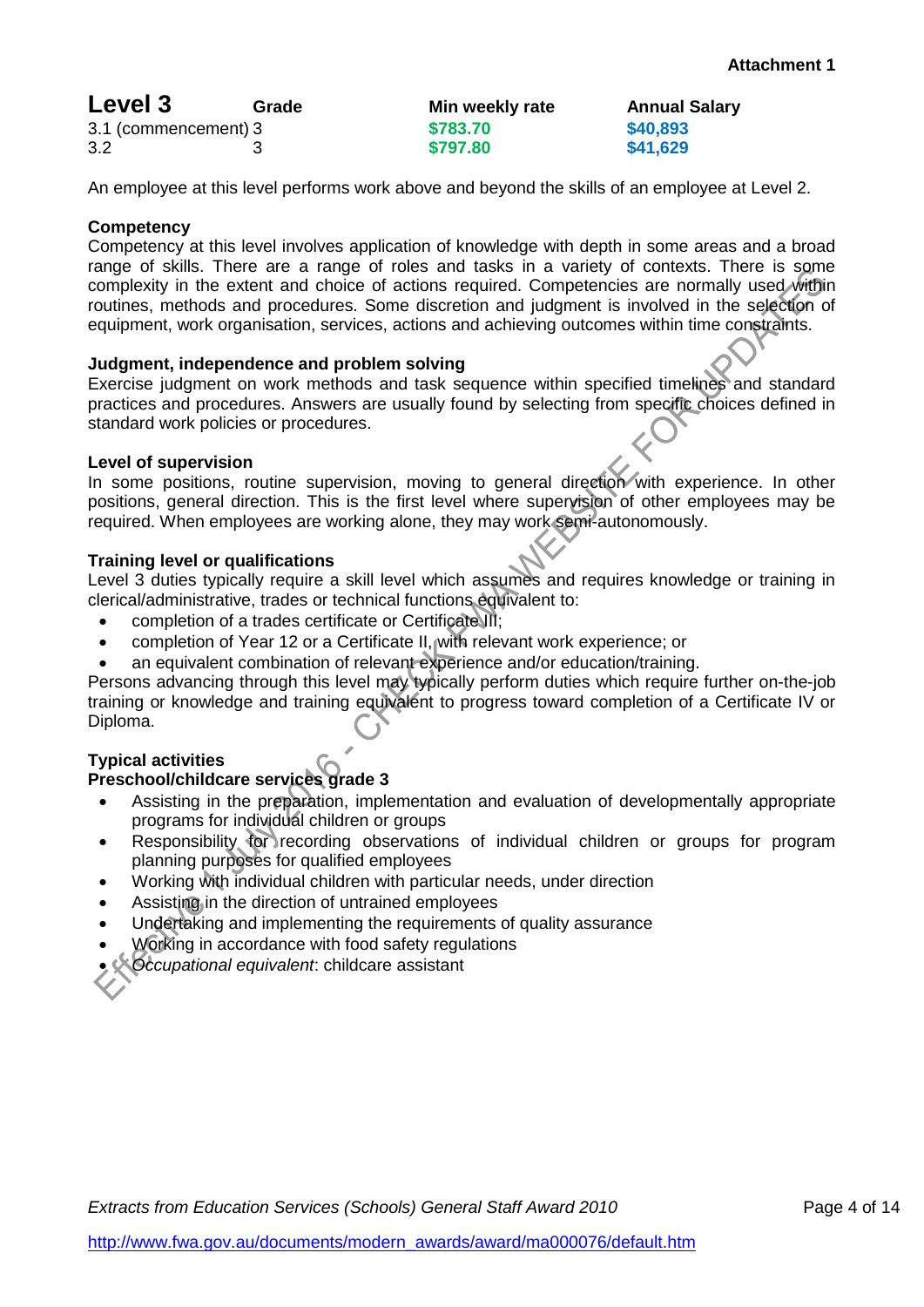| Level 4               | Grade | Min weekly rate | <b>Annual Salary</b> |
|-----------------------|-------|-----------------|----------------------|
| 4.1 (commencement) 3A |       | \$827.30        | \$43,169             |
| 4.2                   | ЗA    | \$868.70        | \$45,329             |

An employee at this level performs work above and beyond the skills of an employee at Level 3.

## **Competency**

Competency at this level involves the application of knowledge with depth in some areas and a broad range of skills. There is a wide variety of tasks and roles in a variety of contexts. There is complexity in the ranges and choice of actions required. Some tasks may require limited creative, planning or design functions. Competencies are normally used within a variety of routines, methods and procedures. Discretion and judgment are required for self and/or others in planning, selection of equipment, work organisation, services, actions and achieving outcomes within time constraints.

## **Judgment, independence and problem solving**

Independent judgment is required to identify, select and apply the most appropriate available guidelines and procedures, interpret precedents and adapt standard methods or practices to meet variations in facts and/or conditions. The employee may apply extensive diagnostic skills, theoretical knowledge and techniques to a range of procedures and tasks, proficiency in the work area's rules and regulations, procedures requiring expertise in a specialist area or broad knowledge of a range of personnel and functions.

## **Level of supervision**

Supervision is generally present to establish general objectives relative to a specific project, to outline the desired end product and to identify potential resources for assistance. Some positions will require routine supervision to general direction depending upon experience and the complexity of the tasks. Some positions will require general direction. May supervise or co-ordinate others to achieve objectives, including liaison with employees at higher levels. May undertake stand-alone work.

# **Training level or qualifications**

Level 4 duties typically require a skill level which assumes and requires knowledge or training equivalent to:

- completion of a diploma level qualification with relevant work related experience;
- completion of a Certificate IV with relevant work experience;
- completion of a post-trades certificate and extensive relevant experience and on-the-job training;
- completion of a Certificate III with extensive relevant work experience; or
- an equivalent combination of relevant experience and/or education/training.

# **Typical activities**

- **Exercises similar responsibilities as a grade 3 but an employee at this level has a Diploma in** Children's Services.
- *Occupational equivalent*: childcare assistant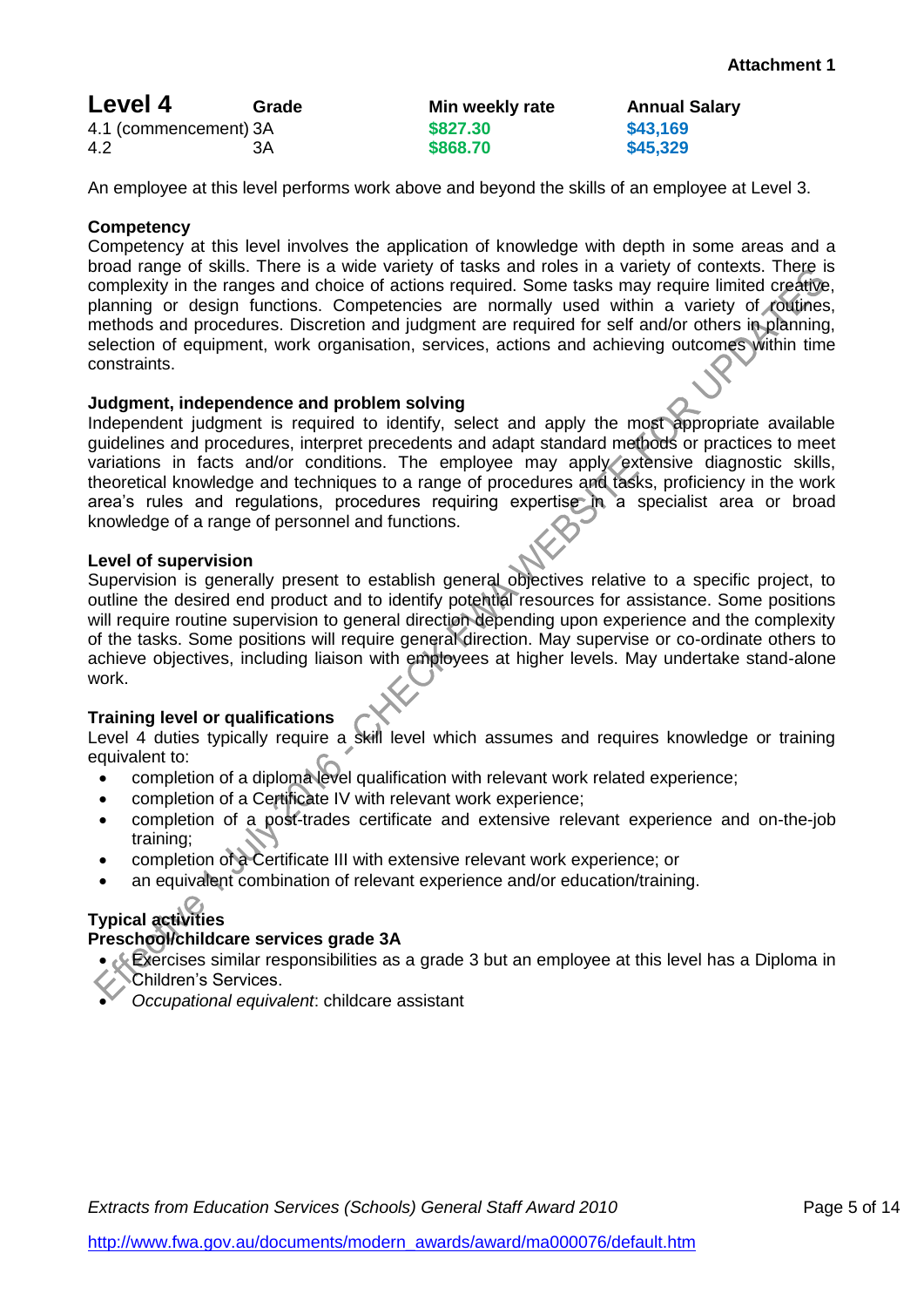| Level 5              | Grade | Min weekly rate | <b>Annual Salary</b> |
|----------------------|-------|-----------------|----------------------|
| 5.1 (commencement) 4 |       | \$896.90        | \$46,800             |
| 5.2                  |       | \$939.90        | \$49,044             |

An employee at this level performs work above and beyond the skills of an employee at Level 4.

# **Competency**

Competency at this level involves self-directed application of knowledge with substantial depth in some areas. A range of technical and other skills are applied to roles and functions in both varied and highly specific contexts. Competencies are normally used independently and both routinely and non-routinely. Discretion and judgment are required in planning and selecting appropriate equipment, service techniques and work organisation for self and/or others.

## **Judgment, independence and problem solving**

Problem solving involves the identification and analysis of diverse problems. Solve problems through the standard application of theoretical principles and techniques at degree level. Apply standard technical training and experience to solve problems. Apply expertise to the making of decisions. Being responsible for co-ordinating a team to provide an administrative service.

#### **Level of supervision**

Routine supervision to general direction, depending on tasks involved and experience. May supervise other staff at levels below Level 5.

## **Training level or qualifications**

Level 5 duties typically require a skill level which assumes and requires knowledge or training equivalent to:

- completion of a degree without subsequent relevant work experience;
- completion of an advanced diploma qualification and at least one year's subsequent relevant work experience;
- completion of a diploma qualification and at least two years' subsequent relevant work experience;
- completion of a Certificate IV and extensive relevant work experience;
- completion of a post-trades certificate and extensive (typically more than two years') relevant experience as a technician; or
- an equivalent combination of relevant experience and/or education/training.

# **Typical activities**

- Responsibility, in consultation with the director or the director's nominee, for the preparation, implementation and evaluation of a developmentally appropriate program for individual children or groups of children in care
- Responsibility for the direction and general supervision of lower level employees
- Ensuring a safe environment is maintained for children and employees
- Ensuring that records are maintained accurately for each child in the employee's care
- Developing, implementing and evaluating daily care routines
- Ensuring adherence to the policies and procedures
- Liaising with families
- *Occupational equivalent*: childcare assistant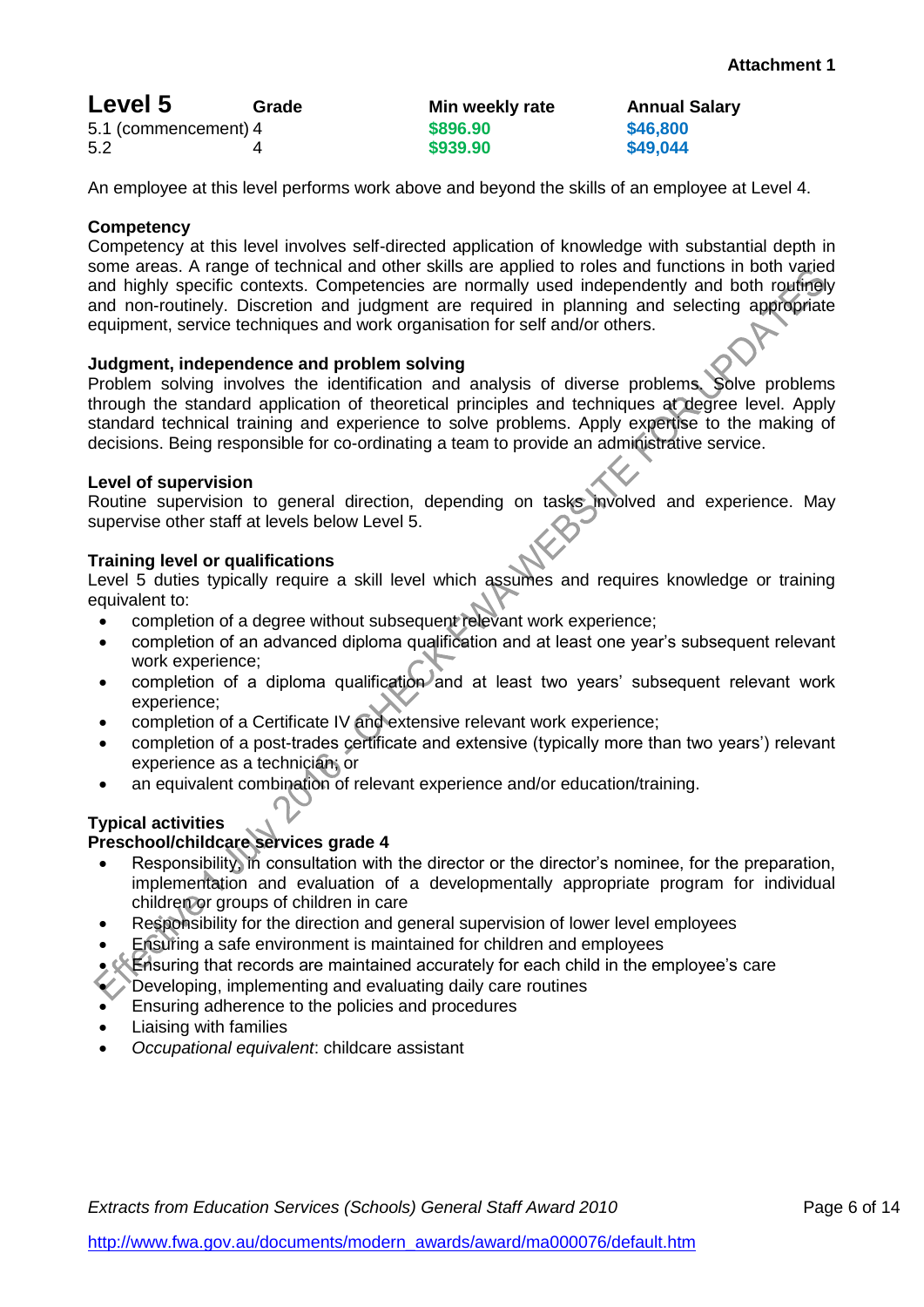| Level 6              | Grade | Min weekly rate | Annual   |
|----------------------|-------|-----------------|----------|
| 6.1 (commencement) 5 |       | \$973,60        | \$50,802 |
| 6.2                  |       | \$1,039.90      | \$54,262 |

ekly rate <mark>Annual Salary</mark><br>Annual Salary

An employee at this level performs work above and beyond the skills of an employee at Level 5.

#### **Competency**

Competency at this level involves the development and application of professional knowledge in a specialised area/s and utilising a broad range of skills. Competencies are normally applied independently and are substantially non-routine.

Competency at this level involves the delivery of professional services within defined accountability levels. Employees may operate individually or as a member of a team.

Significant discretion and judgment is required in planning, designing professional, technical or supervisory functions related to services, operations or processes.

Employees are expected to plan their own professional development and such increased knowledge, relevant to the position held, will be applied to the work situation.

Perform work assignments guided by policy, precedent, professional standards and managerial or technical expertise. Employees would have the latitude to develop or redefine procedure and interpret policy so long as other work areas are not affected. In technical and administrative areas, have a depth or breadth of expertise developed through extensive relevant experience and application.

# **Judgment, independence and problem solving**

Discretion to: innovate within own function and take responsibility for outcomes; design, develop and test complex equipment, systems and procedures; undertake planning involving resources use and develop proposals for resource allocation; exercise high level diagnostic skills on sophisticated equipment or systems; and/or analyse and report on data and experiments.

#### **Level of supervision**

In some positions, general direction is appropriate. In other positions, broad direction would apply. May have extensive supervisory and line management responsibility for general employees. Supervision is present to review established objectives.

# **Training level or qualifications**

Level 6 duties typically require a skill level which assumes and requires knowledge or training equivalent to: N

- a degree with subsequent relevant experience;
- extensive experience and specialist expertise or broad knowledge in technical or administrative fields; or
- an equivalent combination of relevant experience and/or education/training.

*Extracts from Education Services (Schools) General Staff Award 2010* Page 7 of 14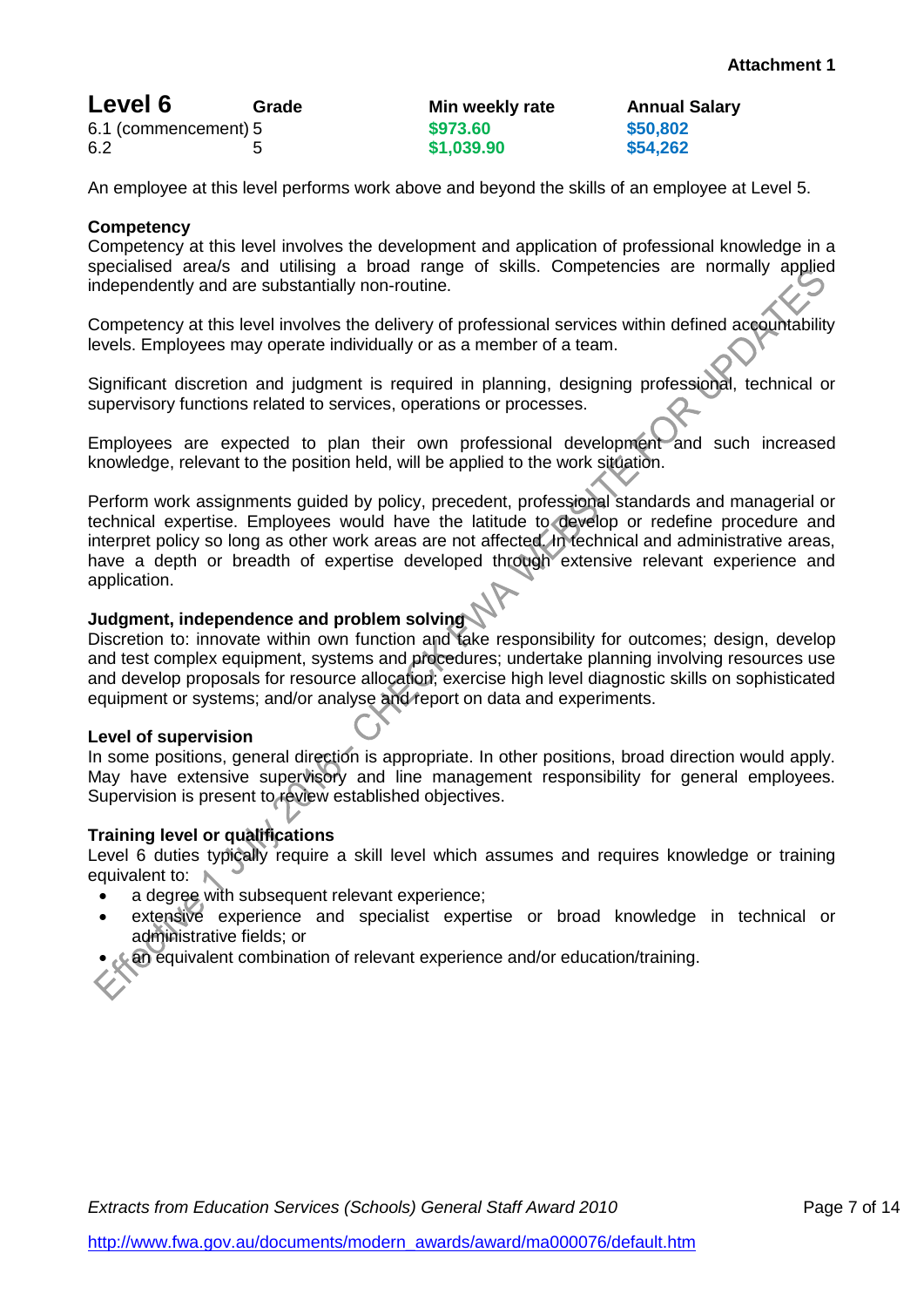## **Typical activities Preschool/childcare services grade 5**

- *Occupational equivalent*: operating as the assistant director:
- Responsibility for co-ordinating and directing the activities of employees, including the employees engaged in the implementation and evaluation of developmentally appropriate programs
- Contributing, through the director, to the development of the facility or policies and procedures
- Co-ordinating operations, including occupational health and safety, program planning, staff training
- Taking responsibility for the day-to-day management of the facility in the temporary absence of the director and for management and compliance with all licensing and all statutory and quality assurance issues
- *Cocupational equivalent*: operating as the co-ordinator: undertaking additional responsibilities, including co-ordinating the activities of more than one group, supervising employees, trainees and students on placement an responsibilities, including co-ordinating the activities of more than one group, supervising employees, trainees and students on placement and assisting in administrative functions

**Extracts from Education Services (Schools) General Staff Award 2010** Page 8 of 14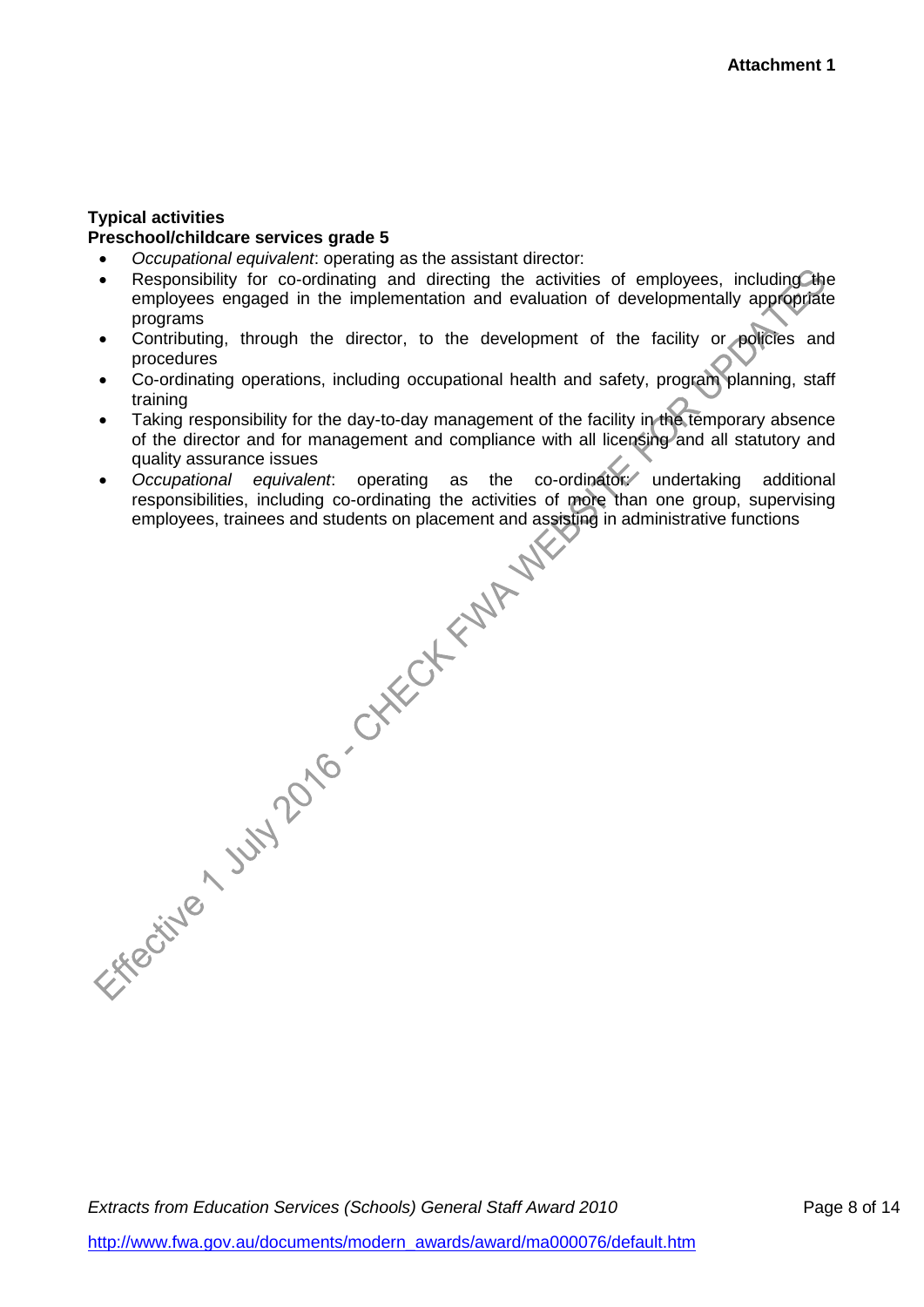| <b>Level 7</b> | Grade                     | Min weekly rate | <b>Annual Salary</b> |
|----------------|---------------------------|-----------------|----------------------|
| 7.2            | $6(1-39$ places)          | \$1,104.70      | \$57,643             |
| 7.3            | $6(40-59 \text{ places})$ | \$1,138.80      | \$59,423             |

An employee at this level performs work above and beyond the skills of an employee at Level 6.

## **Competency**

Within constraints set by management, employees exercise initiative in the application of professional practices demonstrating independent discretion and judgment, which may have effect beyond a work area. An employee at this level is expected to carry a high proportion of tasks involving complex, specialised or professional functions.

An employee may independently relate existing policy to work assignments or rethink the way a specific body of knowledge is applied in order to solve problems. In professional or technical positions, the employee may be a recognised authority in a specialised area.

#### **Judgment, independence and problem solving**

Independently relate existing policy to work assignments, rethink the way a specific body of knowledge is applied in order to solve problems, adapt procedures to fit policy prescriptions or use theoretical principles in modifying and adapting techniques. This may involve stand-alone work or the supervision of employees in order to achieve objectives. It may also involve the interpretation of policy which has an impact beyond the immediate work area.

## **Level of supervision**

Broad direction. May manage other employees including general employees.

# **Training level or qualifications**

Level 7 duties typically require a skill level which assumes and requires knowledge or training equivalent to:

- a degree with at least four years of subsequent relevant experience;
- extensive experience and management expertise in technical or administrative fields; or
- an equivalent combination of relevant experience and/or education/training.

# **Typical activities**

- Responsibility as a director, being responsible for the overall management and administration of the facility, including:
- Supervising the implementation of developmentally appropriate programs for children
- Recruiting staff in accordance with relevant regulations, as directed by the Principal
- Maintaining day-to-day accounts and handling all administrative matters
- Ensuring that the facility adheres to all relevant regulations and statutory requirements
- Ensuring that the facility meets or exceeds quality assurance requirements
- Liaising with families and outside agencies
- Formulating and evaluating annual budgets
- Providing professional leadership and development to employees
- Developing and maintaining policies and practices for the facility
- *Occupational equivalent*: childcare centre director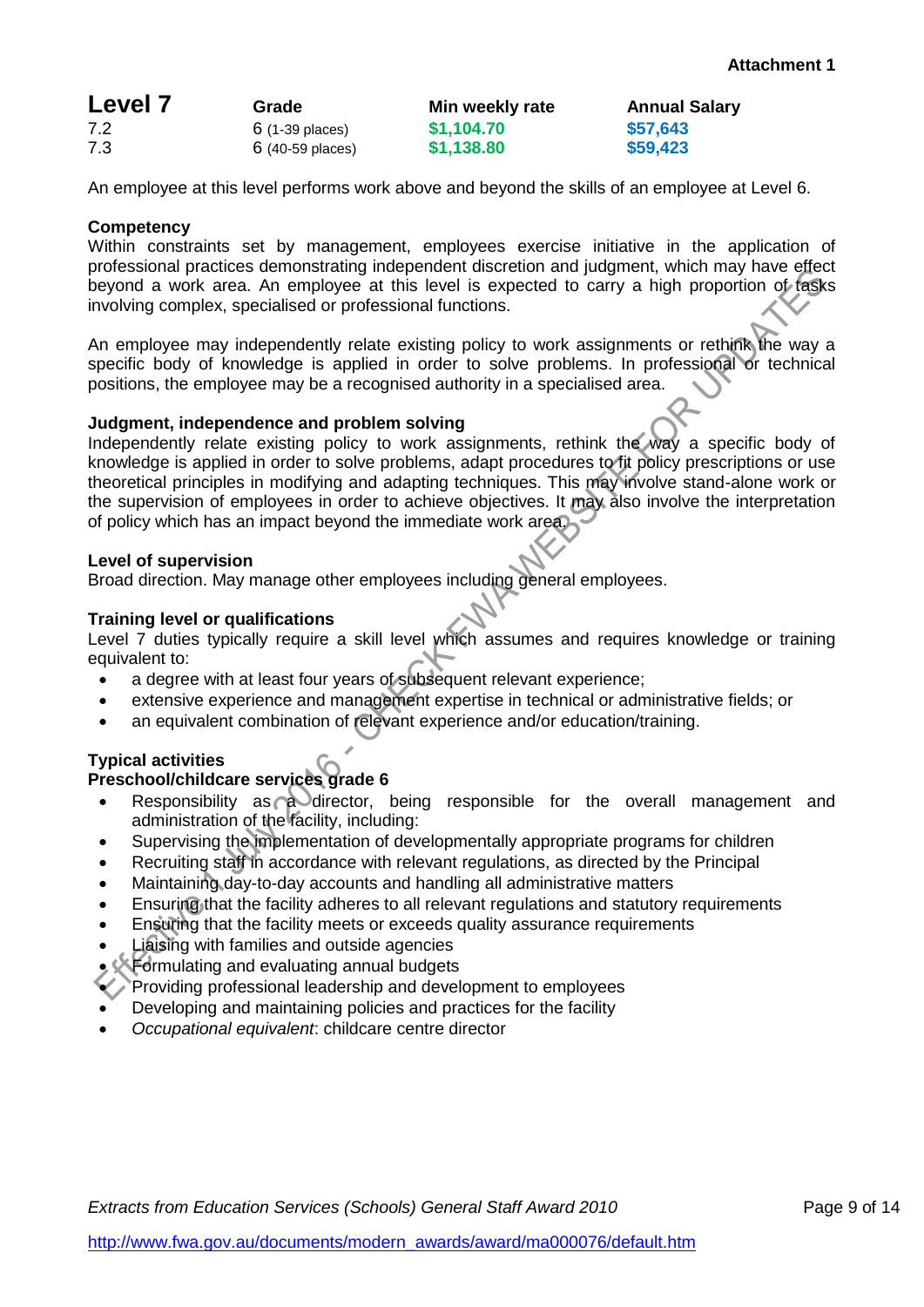| Level 8 | Grade                 | Min weekly rate | Annual   |
|---------|-----------------------|-----------------|----------|
|         | 6 (60 or more places) | \$1,240.30      | \$64,719 |

**Annual Salary<br>\$64.719** 

An employee at this level performs work above and beyond the skills of an employee at Level 7.

# **Competency**

Competency at this level is likely to require the development of new ways of using a specific body of knowledge which applies to work assignments, or may involve the integration of other specific bodies of knowledge.

# **Judgment, independence and problem solving**

Responsible for program development and implementation. Provide strategic support and advice requiring integration of a range of school policies and external requirements, and an ability to achieve objectives operating within complex organisation structures.

# **Level of supervision**

Broad direction, working with a degree of autonomy. May have management responsibility for a functional area and/or manage other employees including administrative, technical and/or professional employees.

# **Training level or qualifications**

Level 8 duties typically require a skill level which assumes and requires knowledge or training equivalent to:

- postgraduate qualifications or progress towards postgraduate qualifications and extensive relevant experience;
- extensive experience and management expertise; or
- an equivalent combination of relevant experience and/or education/training.

# **Typical activities**

- Responsibilities are the same as for a grade 6 classified at Level 7
- This level applies where the number of places in the centre exceeds 60<br>
A MAP<br>
A MAP<br>
A MAP<br>
A MAP<br>
A MAP<br>
A MAP<br>
A MAP<br>
A MAP<br>
A MAP<br>
A MAP<br>
A MAP<br>
A MAP<br>
A MAP<br>
A MAP<br>
A MAP<br>
A MAP AND A MAP<br>
A MAP AND A MAP<br>
A MAP AND A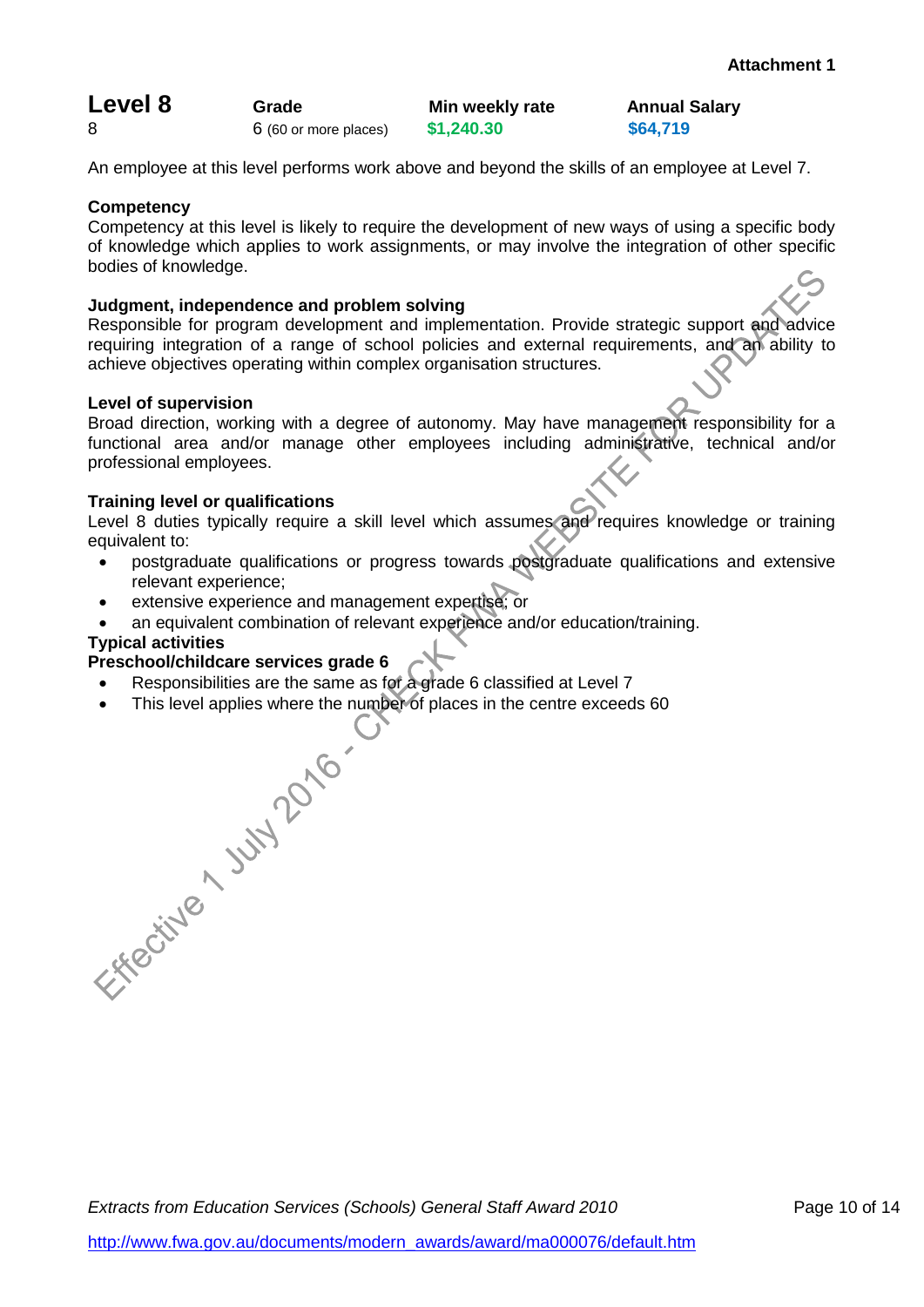# **Commencement level and progression**

- **(a)** Where there is more than one minimum pay point for a classification level an employee will be eligible for movement to the next highest pay point within the classification level after each 12 month period, following a performance review which the employer will complete before the end of the 12 month period.
- **(b)** Movement to the next pay point within a classification level will occur unless a review implemented by the employer demonstrates that performance against the relevant classification descriptors has not been satisfactory.
- **(c)** The commencement levels for employees will be as follows:

Classification<br>
Preschool/childcare services grade 1<br>
Preschool/childcare services grade 2<br>
Preschool/childcare services grade 3<br>
Preschool/childcare services grade 3<br>
Preschool/childcare services grade 3A<br>
Preschool/child Preschool/childcare services grade 1 Preschool/childcare services grade 2 Preschool/childcare services grade 3. Preschool/childcare services grade 3A Preschool/childcare services grade 4 Preschool/childcare services grade 5 Level 6.1 Preschool/childcare services grade 6 (1-39 places) Level 7.2 Preschool/childcare services grade 6 (40–59 places) Level 7.3<br>Preschool/childcare services grade 6 (60 or more places) Level 8 Preschool/childcare services grade 6 (60 or more places)

# **Junior employees**

A junior employee appointed at classification level 1 or 2 is to be paid at the following percentage of the appropriate adult rate for the position performed.

# **Age % of adult rate**

Under 17 years of age 50 17 years of age 60 18 years of age 70<br>19 years of age 80<br>20 years of age 90 19 years of age 20 years of age

# **Allowances First aid allowance**

# **Application**

An employee who is designated by the employer to perform first aid duty, including the dispensing of medication to students in accordance with medication plans, and who holds a current recognised first aid qualification, will be paid an allowance of:

- 1.65% of the standard rate *per annum*; or
- 1/240th of the allowance above, if designated on a per day basis.

*standard rate means the annual salary applicable to Level 3.1. 1.65% of \$40,893 is \$674.73 per year. 1/240th of \$658.89 is \$2.81 per day.*

# **Excluded employees**

This allowance does not apply to:

- a nurse;
- an employee employed exclusively as a first aid officer; or
- an employee whose appointment to the position of first aid officer has been taken into account in classifying their position.

*Extracts from Education Services (Schools) General Staff Award 2010* Page 11 of 14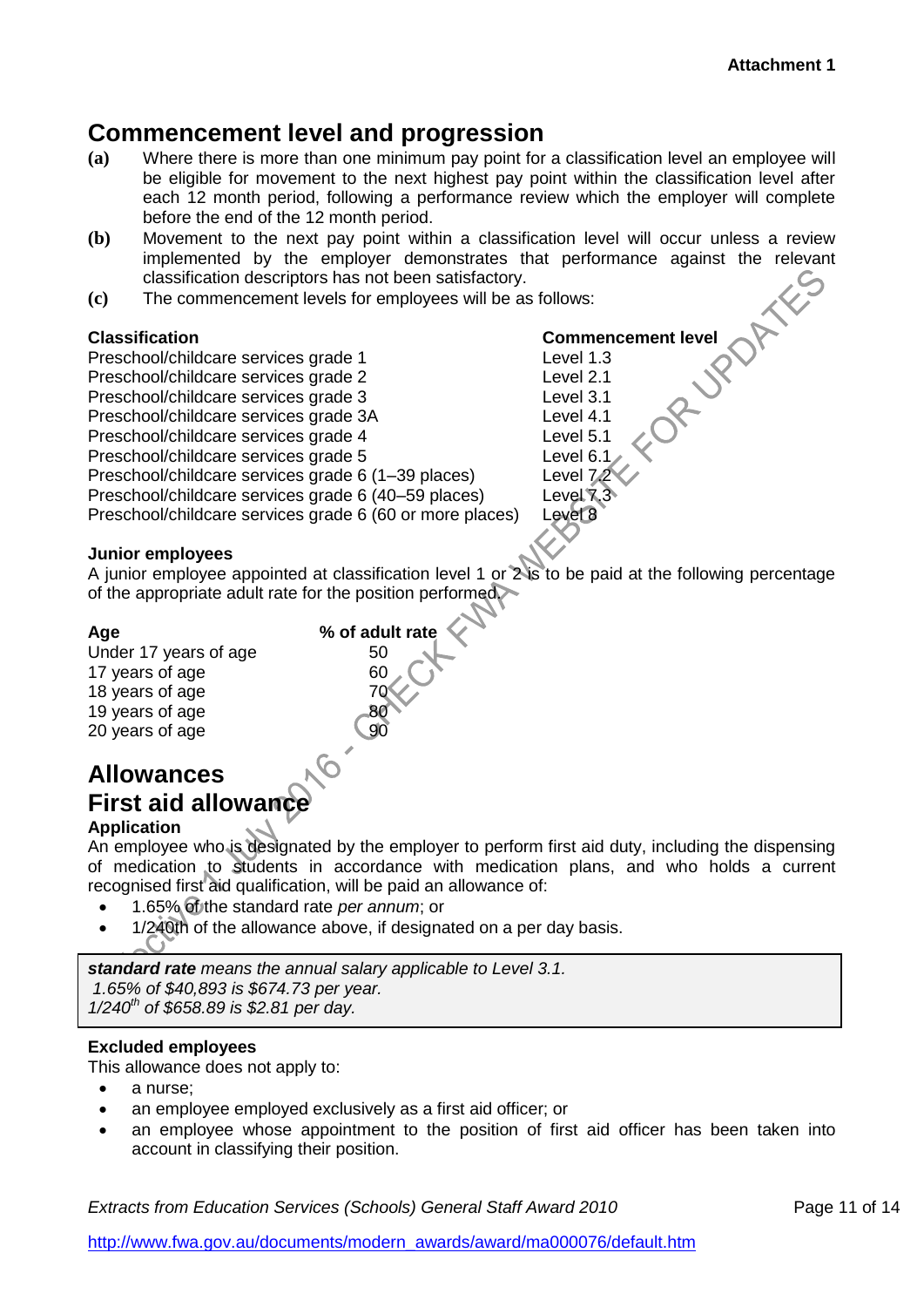# **Meal allowance**

Where an employer requires an employee:

- to undertake more than two hours' overtime after the completion of a full day of work (defined as not less than 7.6 hours), the employer will provide a meal to the employee. The exceptions to this are:
	- o if an employee could reasonably return home for a meal; or
	- o if it is not possible to provide a meal, the employer will pay a meal allowance of \$14.98 to the employee,
	- o employed in a boarding role, to be on duty during meal times, the employee will be entitled to the meal provided to the school's boarding students.

# **On call and recall allowance**

# **On call allowance**

An on call allowance will be paid to an employee who is required by an employer to hold themselves available to be recalled to work. The employee will be paid an allowance equal to one ordinary hour's pay for each period of up to 24 hours that the employee is required to be on call.

# **Recall allowance**

An employee recalled to duty at the workplace will be paid a minimum of two hours at the appropriate overtime rate where that duty is not continuous with their ordinary hours of duty.

# **Exceptions**

The on call and recall allowances do not apply to:

- **(i)** an employee paid a sleepover allowance in accordance with clause 16.6 or
- **(ii)** an employee provided with reasonable accommodation, including living quarters, fuel and light, and available to the employee for their exclusive use at no cost to the employee.

# **Uniform/protective clothing allowance**

Where an employer requires an employee to wear a uniform or protective clothing, which includes clothing and/or footwear, during the performance of the employee's duties, the employer will:

- provide the uniform or protective clothing, which includes the maintenance and laundering of the items; or
- provide a uniform or protective clothing allowance of \$1.20 per day up to a maximum of \$6.00 per week and a laundry allowance of \$0.30 per day up to a maximum of \$1.50 per week; or
- reimburse the employee for the purchase price of the uniform or protective clothing and provide a laundry allowance of \$0.30 per day up to a maximum of \$1.50 per week, if the employer does not launder the items.

Where an employee is required to work in the rain they will be supplied with adequate rainproof clothing.

# **Vehicle allowance**

An employee required by the employer to use the employee's motor vehicle in the performance of duties must be paid the following allowances:

- **Motor car**
	- \$0.78 per kilometre with a maximum payment as for 400 kilometres per week.
- **Motorcycle** \$0.26 per kilometre with a maximum payment as for 400 kilometres per week.

*Extracts from Education Services (Schools) General Staff Award 2010* Page 12 of 14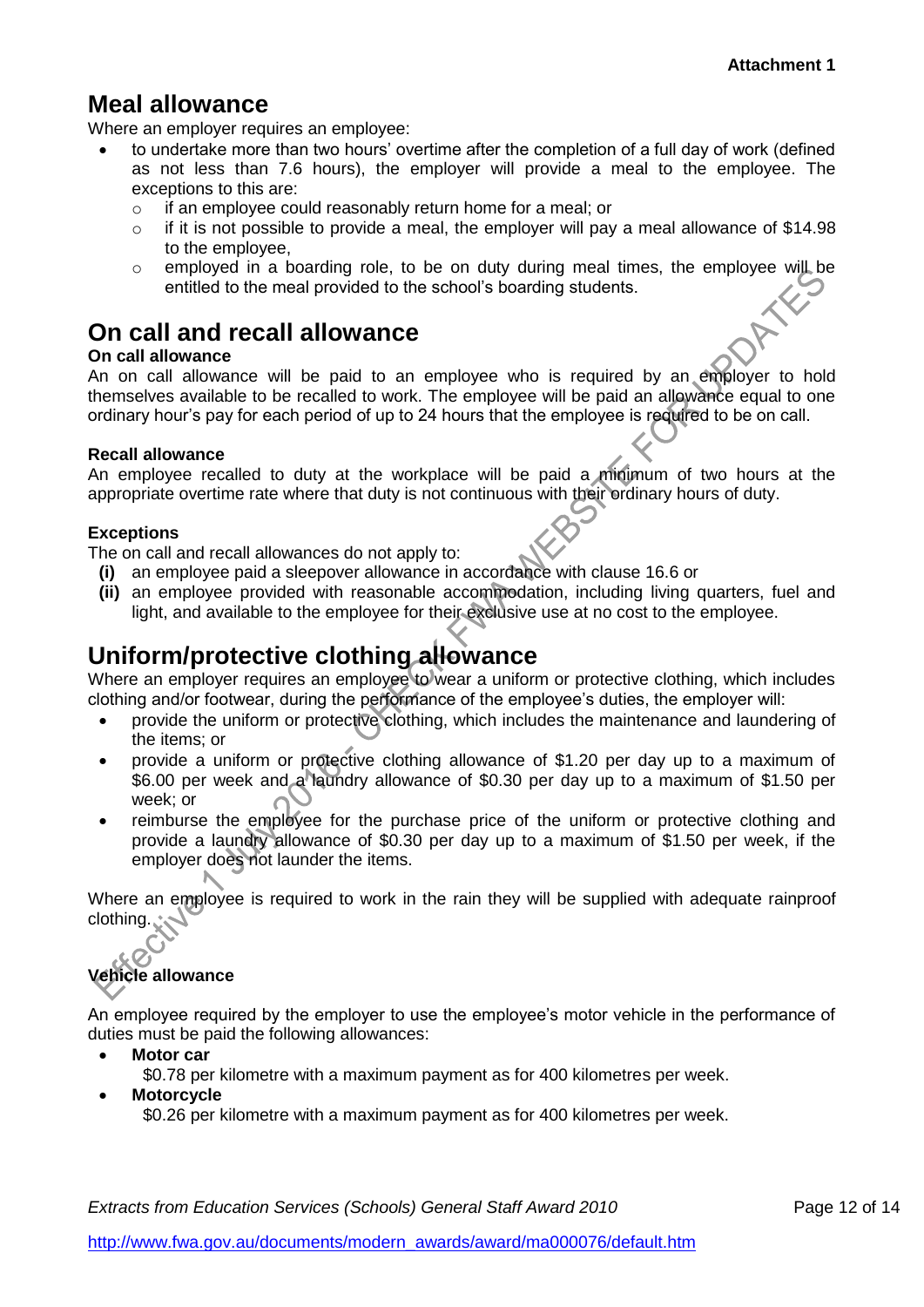Where an employer provides a motor vehicle which is used by an employee in the performance of the employee's duties the employer must pay all expenses including registration, running and maintenance.

#### **Adjustment of expense related allowances**

At the time of any adjustment to the standard rate, each expense related allowance will be increased by the relevant adjustment factor. The relevant adjustment factor for this purpose is the percentage movement in the applicable index figure most recently published by the Australian Bureau of Statistics since the allowance was last adjusted.

The applicable index figure is the index figure published by the Australian Bureau of Statistics for the Eight Capitals Consumer Price Index (Cat No. 6401.0), as follows:

## **Allowance Applicable Consumer Price Index figure**

Meal allowance Take away and fast foods sub-group Tool allowance Tools component of the household appliances, utensils and<br>
Uniform/protective clothing<br>
allowance<br>
Vehicle allowance<br>
Vehicle allowance<br> **Classifications<br>
Definition:** tools sub-group Clothing and footwear group

Uniform/protective clothing allowance

Vehicle allowance Private motoring sub-group

**Classifications Definitions**

# **Definition 1: Supervision**

**Close supervision:** clear and detailed instructions are provided. Tasks are covered by standard procedures. Deviations from procedures or unfamiliar situations are referred to higher levels. Work is regularly checked.

**Routine supervision:** direction is provided on the tasks to be undertaken with some latitude to rearrange sequences and discriminate between established methods. Guidance on the approach to standard circumstances is provided in procedures, guidance on the approach to non-standard circumstances is provided by a supervisor. Checking is selective rather than constant.

**General direction:** direction is provided on the assignments to be undertaken, with the employee determining the appropriate use of established methods, tasks and sequences. There is some scope to determine an approach in the absence of established procedures or detailed instructions, but guidance is readily available. When performance is checked, it is on assignment completion.

**Broad direction:** direction is provided in terms of objectives which may require the planning of staff, time and material resources for their completion. Limited detailed guidance will be available and the development or modification of procedures by the employee may be required. Performance will be measured against objectives.

# **Definition 2: Qualifications**

Within the Australian Qualifications Framework:

# **Year 12**

Completion of a senior secondary certificate of education, usually in Year 12 of secondary school.

# **Trade certificate**

 $\mathsf{C}_1$ 

Completion of an apprenticeship, normally of four years' duration, or equivalent recognition, e.g. Certificate III.

*Extracts from Education Services (Schools) General Staff Award 2010* Page 13 of 14